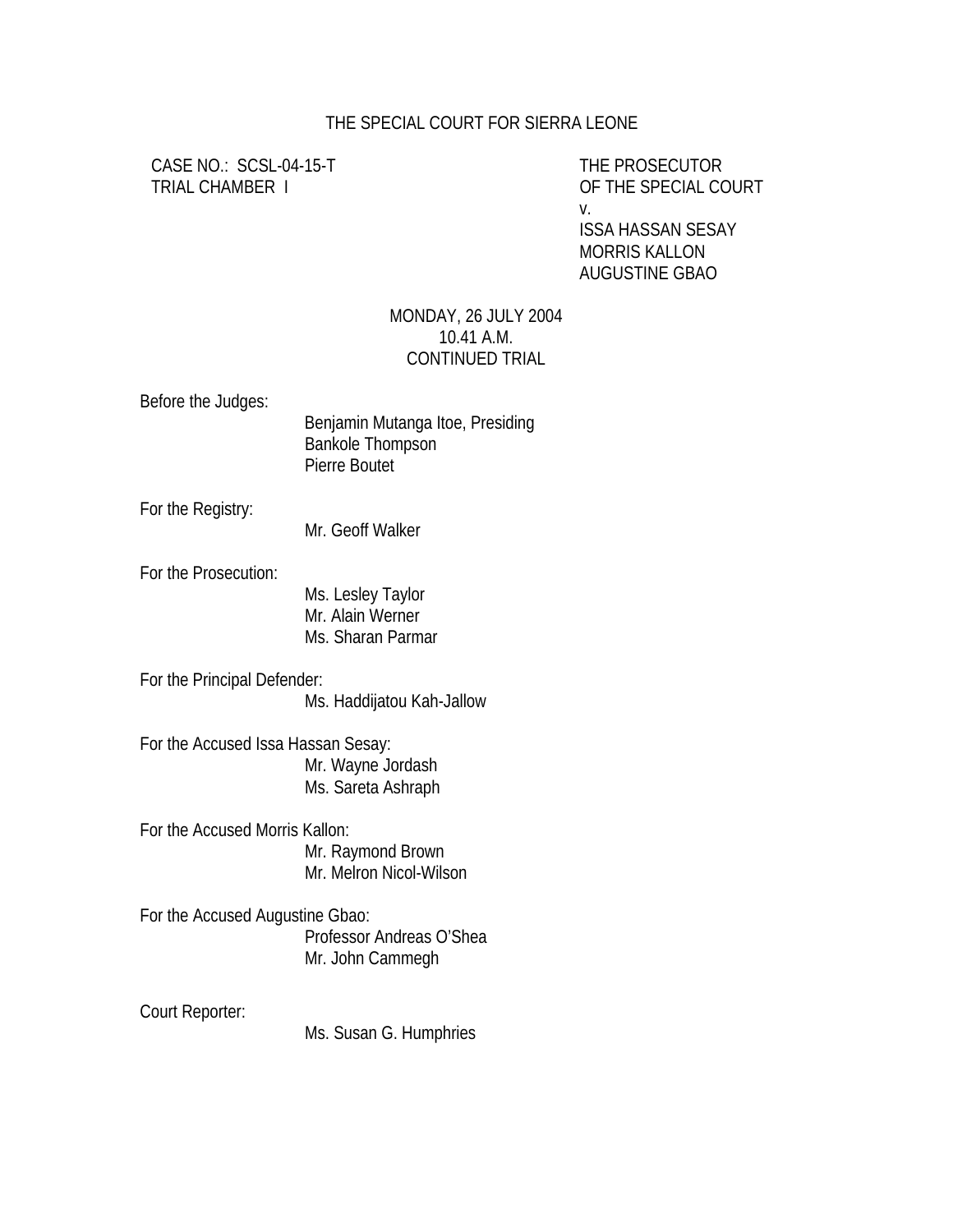SESAY ET AL 26 JULY 2004

| 1  | [Monday, 26 July 2004]                                                                                    |
|----|-----------------------------------------------------------------------------------------------------------|
| 2  | [Open Session]                                                                                            |
| 3  | [The accused Kallon present]                                                                              |
| 4  | [The accused Gbao and Sesay not present]                                                                  |
| 5  | [Upon commencing at 10.41 a.m.]                                                                           |
| 6  | MR. PRESIDENT:                                                                                            |
| 7  | Yes, counsel, is there any special -- because we have been told that Mr. Sesay is slightly indisposed.    |
| 8  | How does counsel intend to proceed?                                                                       |
| 9  | MR. JORDASH:                                                                                              |
| 10 | Well, I would respectfully invite Your Honours to adjourn these proceedings for today. When I saw         |
| 11 | Mr. Sesay, he was dripping with perspiration, he looked extremely unwell and complained of heart -- a     |
| 12 | pain around the heart region. As soon as I saw him it was quite clear he was ill. He doesn't think it is  |
| 13 | malaria, but as Your Honours will probably be aware, he is seeing medical staff at the moment and we      |
| 14 | are expecting some type of diagnosis prognosis later on. My concern about continuing in his absence       |
| 15 | would be that --                                                                                          |
| 16 | MR. PRESIDENT:                                                                                            |
| 17 | We don't -- we don't intend to continue in his absence, we do not at all, we don't -- we don't intend to. |
| 18 | MR. JORDASH:                                                                                              |
| 19 | I am grateful for the indication.                                                                         |
| 20 | MR. PRESIDENT:                                                                                            |
| 21 | It is his statutory right, you know, unless special circumstances were established, that he be tried in   |
| 22 | his presence.                                                                                             |
| 23 | MR. JORDASH:                                                                                              |
| 24 | Thank you.                                                                                                |
| 25 | MR. PRESIDENT:                                                                                            |
| 26 | So we don't intend to. But this said, we would -- the Chamber would like to deliver its ruling, just the  |
| 27 | ruling, and then to adjourn to some time this afternoon at about 3.00 o'clock, so as to give him enough   |
| 28 | time or, rather, to give the treating medical authorities enough time to look after him.                  |
| 29 |                                                                                                           |
| 30 | So we will be delivering our ruling which was adjourned for today and Judge -- Honourable                 |
| 31 | Judge Boutet will read the ruling of the Court on this matter.                                            |
| 32 | [Ruling]                                                                                                  |
| 33 | <b>JUDGE BOUTET:</b>                                                                                      |
| 34 | The Trial Chamber of the Special Court for Sierra Leone, composed of Honourable Judge Benjamin            |
| 35 | Mutanga Itoe, Presiding Judge, and Honourable Judge Bankole Thompson and I, Judge Pierre                  |
| 36 | Boutet; seized of an oral application by the defence counsel for Augustine Gbao during the                |
| 37 | proceedings on 23 July 2004 for the exclusion of part of the testimony of Witness TF1-199 and the         |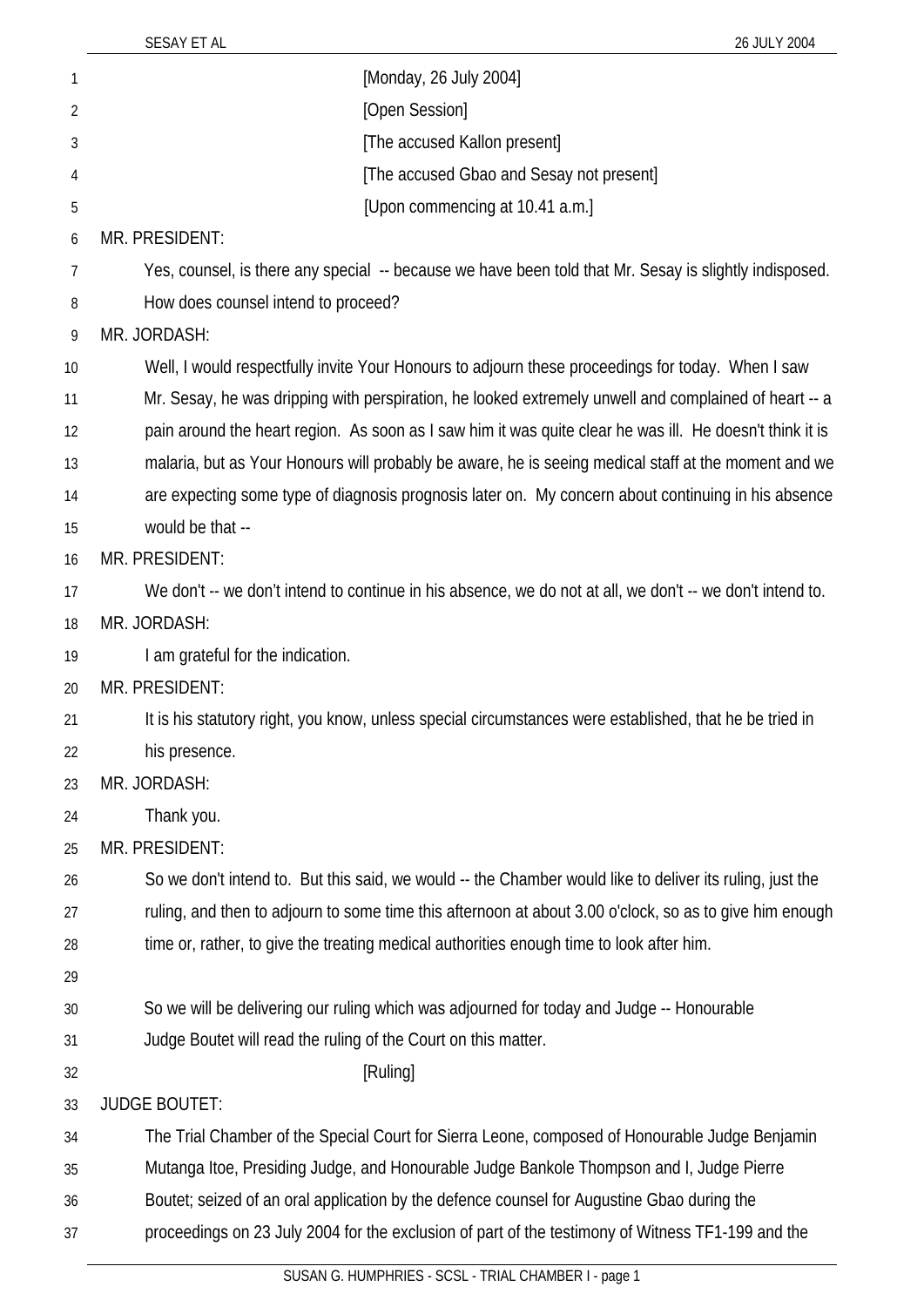|    | SESAY ET AL<br>26 JULY 2004                                                                                  |
|----|--------------------------------------------------------------------------------------------------------------|
| 1  | Prosecution's oral response thereto; considering Rules 66 and 67 of the Rules and Article 17 of the          |
| 2  | Statute of the Special Court, after deliberation hereby issues the following ruling:                         |
| 3  |                                                                                                              |
| 4  | Introduction: Witness TF1-199 testified before this Court on 19th July 2004. The Prosecution had             |
| 5  | previously disclosed the redacted written statement for this witness on different dates between              |
| 6  | November 2003 and December 2003, while its unredacted version had been disclosed in accordance               |
| 7  | with the witness protection orders.                                                                          |
| 8  |                                                                                                              |
| 9  | Based on Rule 89(C) of the Rules and Article 17 of the Statute, the Defence submits that the part of         |
| 10 | the testimony of Witness TF1-199 pertaining to the kidnapping of UNAMSIL personnel in Makeni                 |
| 11 | should be excluded on the grounds that it is fresh evidence and it has not been given notice of this         |
| 12 | event from the disclosure referred to above and that as a result it cannot properly cross-examine this       |
| 13 | witness. The Defence claims that evidence which cannot be properly tested by the Defence cannot              |
| 14 | be given probative value and therefore should be excluded.                                                   |
| 15 |                                                                                                              |
| 16 | The Prosecution submitted that it acted diligently in disclosing the witness statement for this witness      |
| 17 | and that, in addition to such statements, the amended consolidated indictment and the pre-trial brief        |
| 18 | provide sufficient notice to the Defence on the specific allegations on the kidnapping of UNAMSIL            |
| 19 | personnel. Further, the Prosecution contends that the impugned testimony is not fresh evidence, but          |
| 20 | rather an expansion of the evidence presented by this witness in open court, consistent with the             |
| 21 | principle of orality. The Defence, therefore, did not suffer any prejudice and, if any, it will be given the |
| 22 | chance to test the probative value of this evidence in cross-examination.                                    |
| 23 |                                                                                                              |
| 24 | Deliberation: This Chamber is called upon to determine whether the Defence has demonstrated that             |
| 25 | the Prosecution is in breach of its disclosure obligations under Rule 66 and Rule 67 of the Rules and        |
| 26 | Article 17(4) of the Statute on the rights of the Accused on the alleged grounds that it has not             |
| 27 | diligently disclosed, in a timely manner, evidence by Witness TF1-199 on the kidnapping of UNAMSIL           |
| 28 | personnel in Makeni. Further, this Chamber should also determine whether the evidence being                  |
| 29 | challenged, as it arose during the testimony in court, is new evidence for which the Defence has not         |
| 30 | been given sufficient time to investigate and to prepare for cross-examination, and whether this             |
| 31 | consequently warrants its exclusion.                                                                         |
| 32 |                                                                                                              |
| 33 | In particular, this Chamber notes that the written statement in question states the following on this        |
| 34 | point: "When the RUF attacked the UN peacekeepers, they left Lunsar and went to Freetown. There              |

35 36 was a heavy attack on Gbari junction. [Witness] saw UN vehicles drive by [sic] with RUF soldiers as drivers. They were wearing the UN caps."

37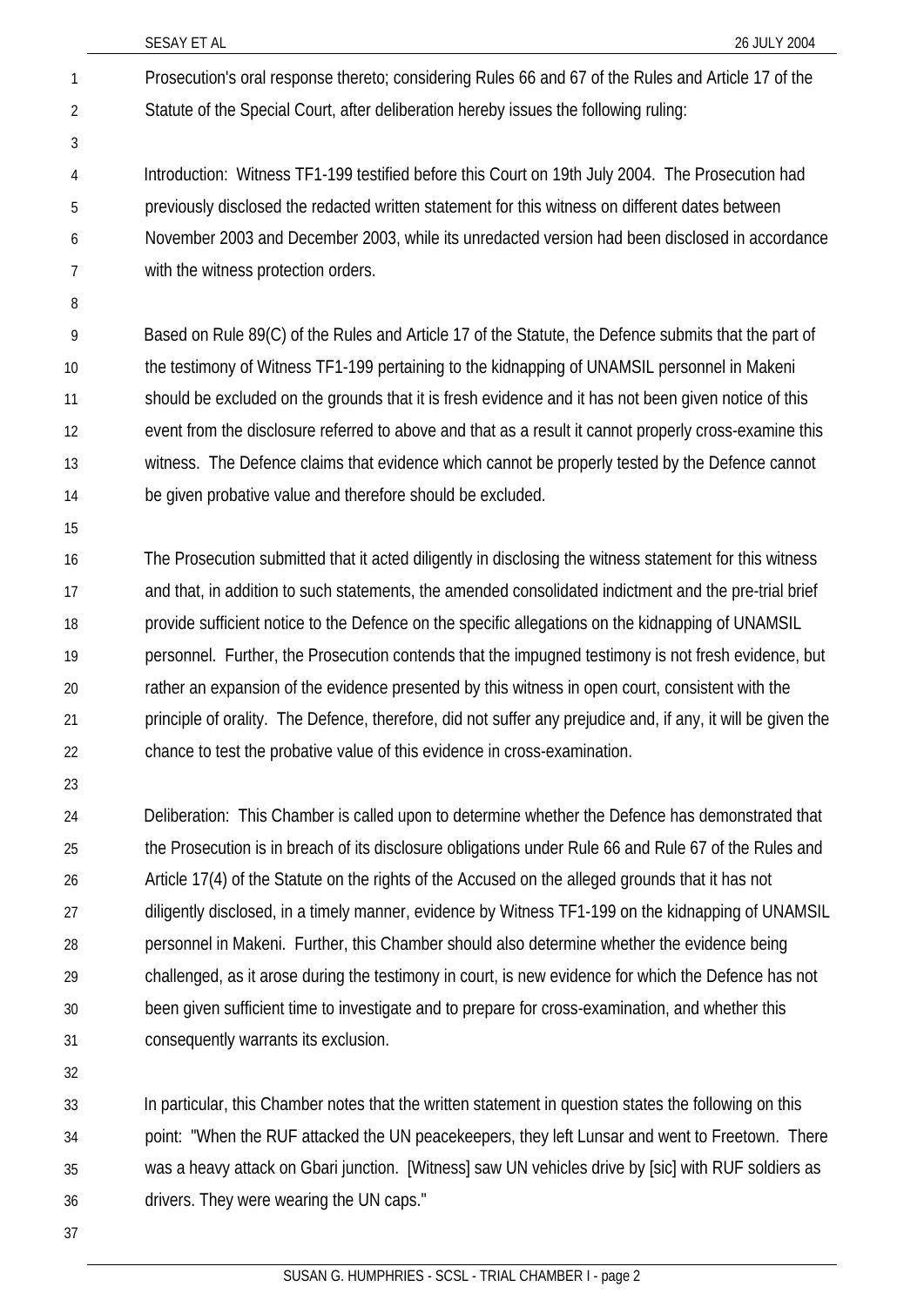Furthermore, the interview notes of 31 February 2004 states the following, and I quote: "I heard about the attacks on the UN peacekeepers when I was at an interim care centre. I saw rebels wearing UN caps and driving UN vehicles. We knew that the rebels had attacked the UN. At this time the rebels were still mixed with AFRC and RUF." 1 2 3 4

6 7 8 9 10 11 This Chamber has repeatedly addressed various issues regarding disclosure of evidence. In the *Norman* decision, the Chamber observed that, and quote: "It is evident that the premise underlying the disclosure obligation is that the parties should act *bona fides* at all times. There is authority from the evolving jurisprudence of the International Criminal Tribunals that any allegation by the Defence as to a violation of the disclosure rules by the Prosecution should be substantiated with *prima facie* proof of such a violation."

12

5

13 14 15 16 17 18 19 Further, taking due cognisance of the importance of Article 17(4) of Statute in ensuring ample protection of the right of an accused to have time and adequate facilities for the preparation of his case, and also to examine or have examined the witnesses against him, the Trial Chamber emphasised its role to enforce disclosure obligations in the interests of a fair trial, "Where evidence has not been disclosed, or is disclosed so late as to prejudice the fairness of the trial." In this regard, the Chamber indicated that this judicial option in such an eventuality would be, "to apply appropriate remedies which may include the exclusion of such evidence."

20

21 22 23 24 25 26 27 28 29 With reference to the evaluation of the novelty of evidence presented in court during testimony, this Chamber already considered that it may not be possible to include every matter that a witness will testify upon at trial in a witness statement of whichever nature. Pursuant to the principle of orality, witnesses shall be ideally heard directly in open court. In the *Norman* decision, this Chamber held that, "While there is a duty for the Prosecution to diligently disclose witness statements that identify matters that witnesses will testify about at trial, thereby providing the Defence with essential information for the preparation of its case, it is foreseeable that witnesses, by the very nature of oral testimony, will expand on matters mentioned in their witness statements, and respond more comprehensively to questions asked at trial."

30

31 32 33 Where a witness has testified at trial to matters not directly or expressly contained in the witness statement, an opposing party might well wish to highlight any such discrepancy and further enquire on this point by means of cross-examination.

34

35 36 37 Further, an assessment of whether material disclosed or evidence adduced orally in court is new requires a comparative assessment of the allegedly new evidence, the original witness statement as well as the indictment and the pre-trial brief, combined with the period of notice to the Defence that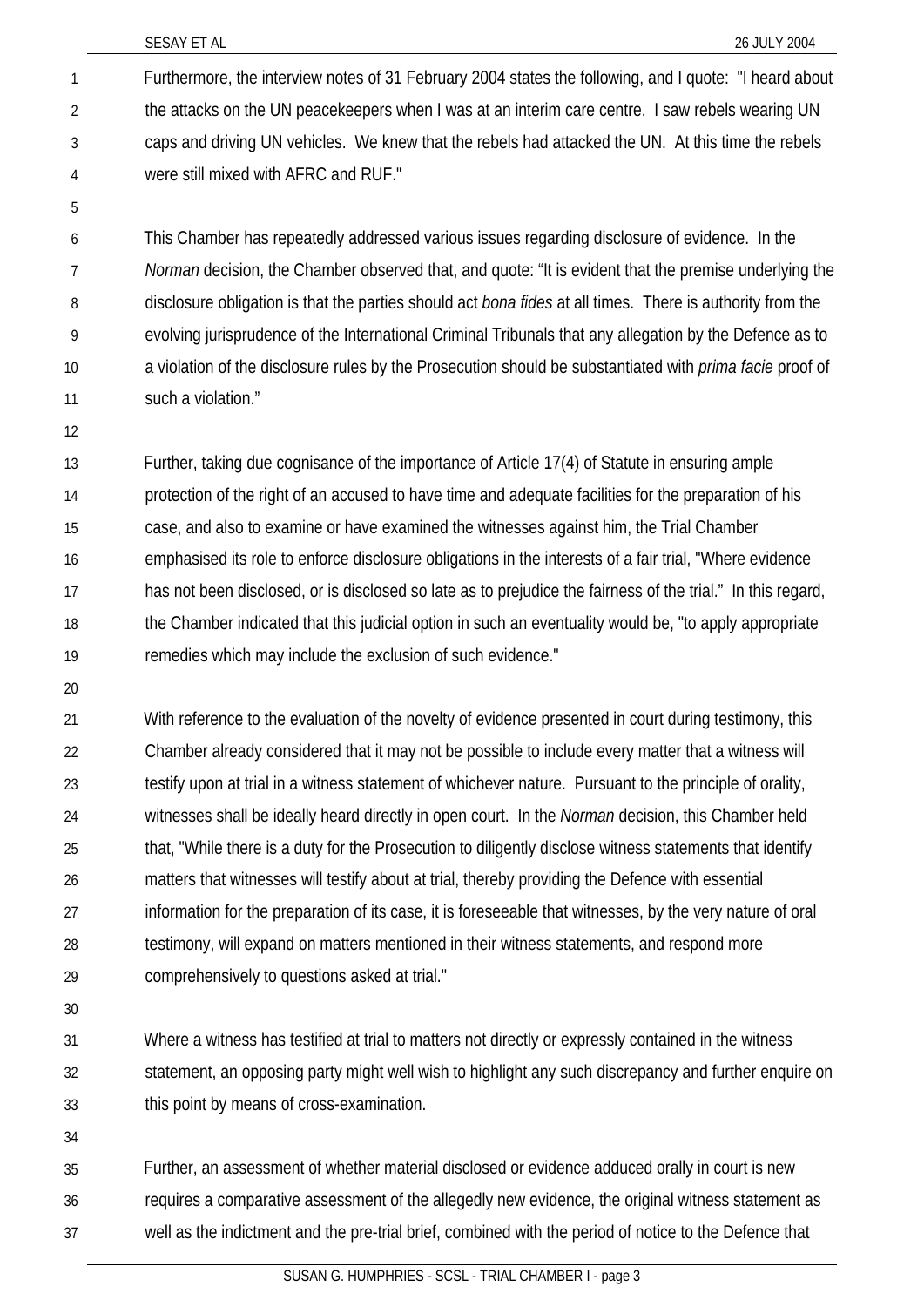|                | SESAY ET AL<br>26 JULY 2004                                                                                |
|----------------|------------------------------------------------------------------------------------------------------------|
| 1              | the particular witness will testify on that event and the extent to which the alleged new evidence alters  |
| $\overline{2}$ | the evidence the Defence already has notice of. If the evidence is not new, but merely supplements         |
| 3              | evidence which has previously been disclosed in accordance with the Rules, it is then admissible.          |
| 4              |                                                                                                            |
| 5              | The Chamber has carefully reviewed the original statements of Witness TF1-199, as well as the              |
| 6              | indictment and the Prosecution pre-trial briefs, in order to determine if there has been any breach in     |
| 7              | its disclosure obligations, pursuant to Rule 66 by the Prosecution, and if the allegations on the          |
| 8              | kidnapping of UNAMSIL personnel in Makeni amounts in these circumstances to new evidence.                  |
| 9              |                                                                                                            |
| 10             | In light of the foregoing considerations and our specific findings, the Chamber is of the opinion that the |
| 11             | Defence has not substantiated by a <i>prima facie</i> showing the allegations of negligence or lack of     |
| 12             | diligence by the Prosecution. Furthermore, we also find that the Defence has been sufficiently put on      |
| 13             | notice and given adequate time to prepare on the allegations concerning the kidnapping of UNAMSIL          |
| 14             | personnel in Makeni from both the indictment and pre-trial brief and, in the instant case, from the        |
| 15             | disclosed written statements of Witness TF1-199.                                                           |
| 16             |                                                                                                            |
| 17             | Disposition: Accordingly, the application for exclusion of the evidence of Witness TF1-199 on the          |
| 18             | kidnapping of UNAMSIL personnel is dismissed and the Defence may proceed with its cross-                   |
| 19             | examination of the said witness.                                                                           |
| 20             |                                                                                                            |
| 21             | Done at Freetown this 26th day of July 2004.                                                               |
| 22             |                                                                                                            |
| 23             | That concludes this decision.                                                                              |
| 24             | MR. PRESIDENT:                                                                                             |
| 25             | Yes.                                                                                                       |
| 26             | MR. O'SHEA:                                                                                                |
| 27             | I'm grateful, Your Honours.                                                                                |
| 28             | MR. PRESIDENT:                                                                                             |
| 29             | Yes, Mr. O'Shea, you rose on your feet, yes?                                                               |
| 30             | MR. O'SHEA:                                                                                                |
| 31             | I just said we are grateful, Your Honours.                                                                 |
| 32             | MR. PRESIDENT:                                                                                             |
| 33             | All right, okay. All the Chamber wants to indicate at this stage is that this afternoon when we do         |
| 34             | resume the session, you may wish to, if you so desire, proceed and conclude the cross-examination          |
| 35             | of that witness on issues raised in the contending -- the statement which you contested, and on other      |
| 36             | issues which you may wish to raise. So the witness will be available, I suppose.                           |
| 37             |                                                                                                            |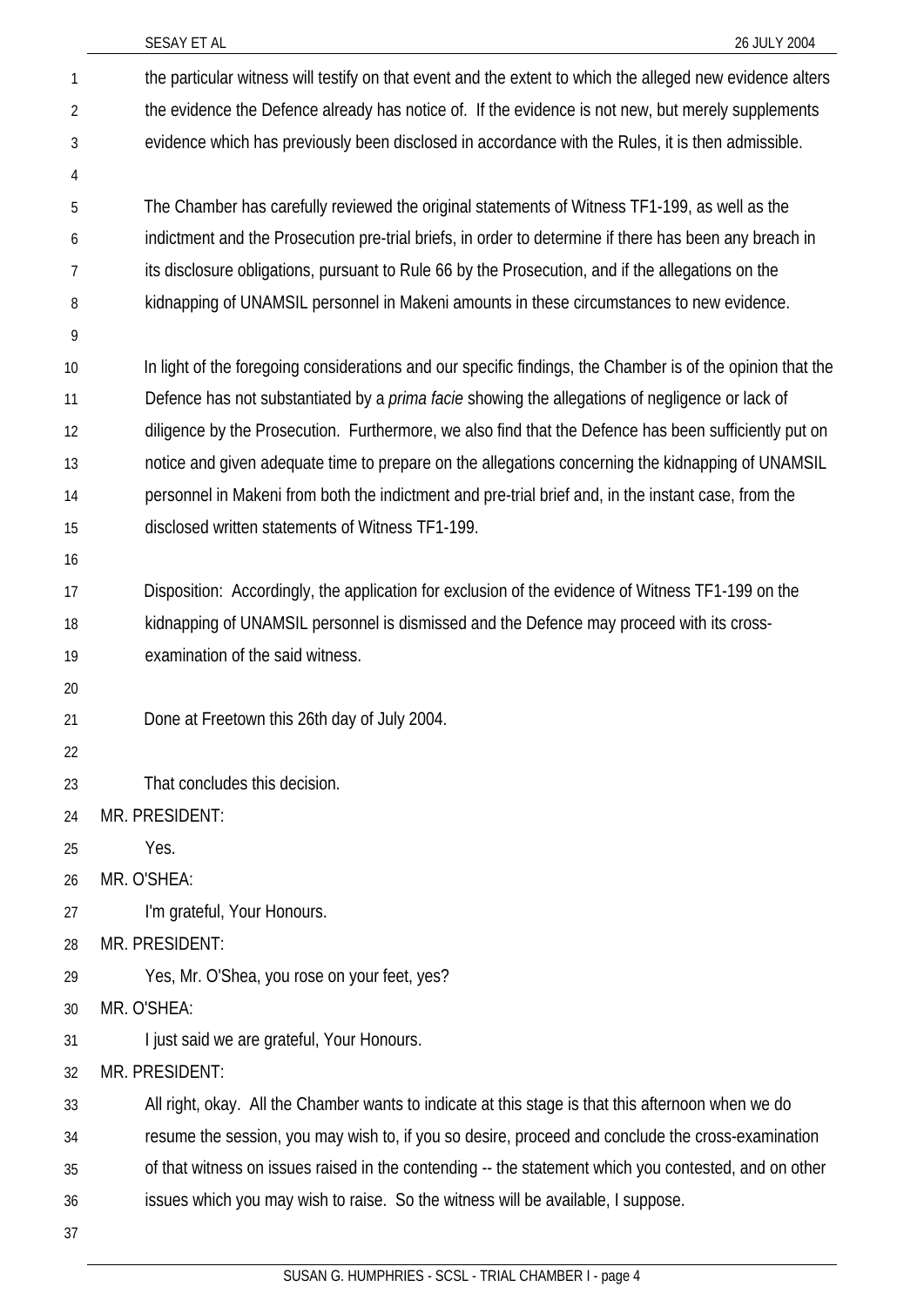MS. TAYLOR: 1

Yes, the witness is available. 2

3 MR. PRESIDENT:

4 The witness is available?

5 MS. TAYLOR:

6 Yes.

7 MR. PRESIDENT:

8 Right. The witness will be available and will be placed before you for purposes of rounding up your

9 cross-examination before we proceed, of course, you know, to taking the evidence of other witnesses.

10 11 We may well -- we should envisage calling on the Prosecution to envisage having on stand-by maybe two witnesses.

12 MS. TAYLOR:

13 They are already available, Your Honour.

14 MR. PRESIDENT:

15 In addition -- with the one whose cross-examination is going to be done, there should be three

16 standing by because we never know how fast you may proceed on your end and how expeditiously

17 the Defence may also proceed from their end.

18 MS. TAYLOR:

19 Yes, what I can say is that there are witnesses available, Your Honour.

20 MR. PRESIDENT:

21 22 Right. Well, learned counsel, this said, the session is adjourned to 3.00 o'clock today. The Court will rise.

23 24 25 [Whereupon the proceedings adjourned at 10.55 a.m. to be reconvened on Tuesday, the 27<sup>th</sup> day of July at 10.00 a.m.] [Pages 1 to 5 by Susan G. Humphries]

33 34

35

26

27

28

29

30

31

32

36

37